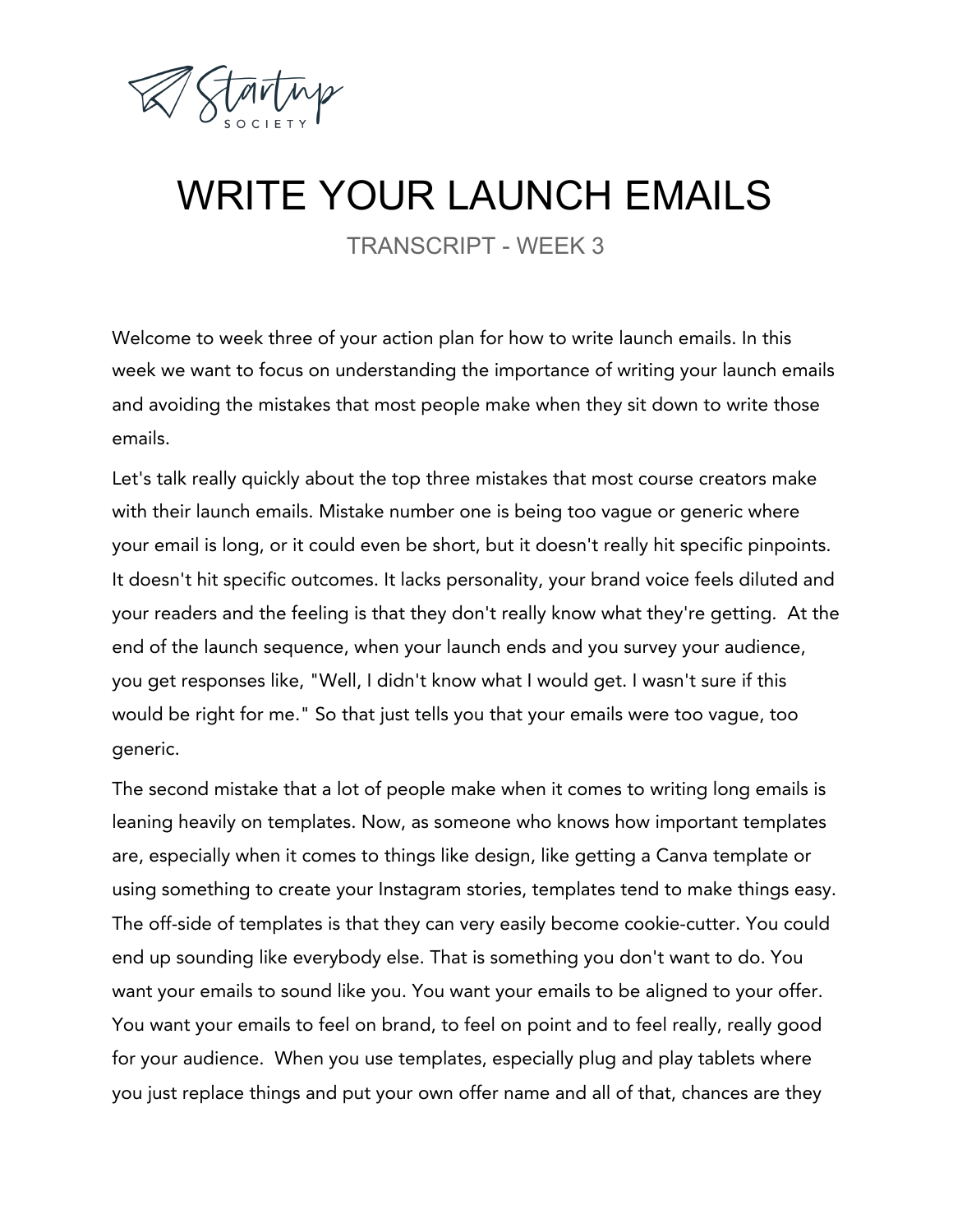

would be 10 other entrepreneurs using the same templates. So you don't want to go down that track.

And then finally, mistake number three is grammar gremlins. Now sometimes when we're writing, we write like we talk, which is a great thing. And that's something I tell all my copy coaching clients as well, is that you should write the way you speak. But what happens is that very often grammar gremlins creep in, and there would be typos, or there may be a sentence that doesn't read right. And that kind of ruins the experience of reading an email.

Now, let me be the first one to tell you that one or two typos is really no big deal. I, as a copywriter in my own emails have often caught a typo right before I hit that send button. So one typo doesn't really kill your email. And if someone is replying to you talking about pointing out that one typo, yeah, I would just ignore it and let it slide. But if your email has grammar gremlins that take away from the message, you want your audience to understand that kind of dilute the impact of what it is that you were wanting to say, then you've got a problem. Also gremlins, not just grammar gremlins, but you could also have tech gremlins if you don't check your links before you send them out, which often leads to the "Oops, I sent you those wrong things." The fact that you're watching this lesson means that I've already thought ahead for you. And I am going to give you everything you need.

So you don't have to deal with any of these mistakes. You can easily avoid them, starting with the worksheets we've provided. What we're going to do is use a recipe. I'm going to give you ingredients or prompts, and then you can go ahead and use all that hard work that you did with your marketing messaging and the deconstructed offer and go ahead and write those emails. My recipe is called the BEET Recipe For Launch Emails. This is just one of the many recipes that I've kind of reverse engineered after writing hundreds and maybe even thousands of launch emails for clients.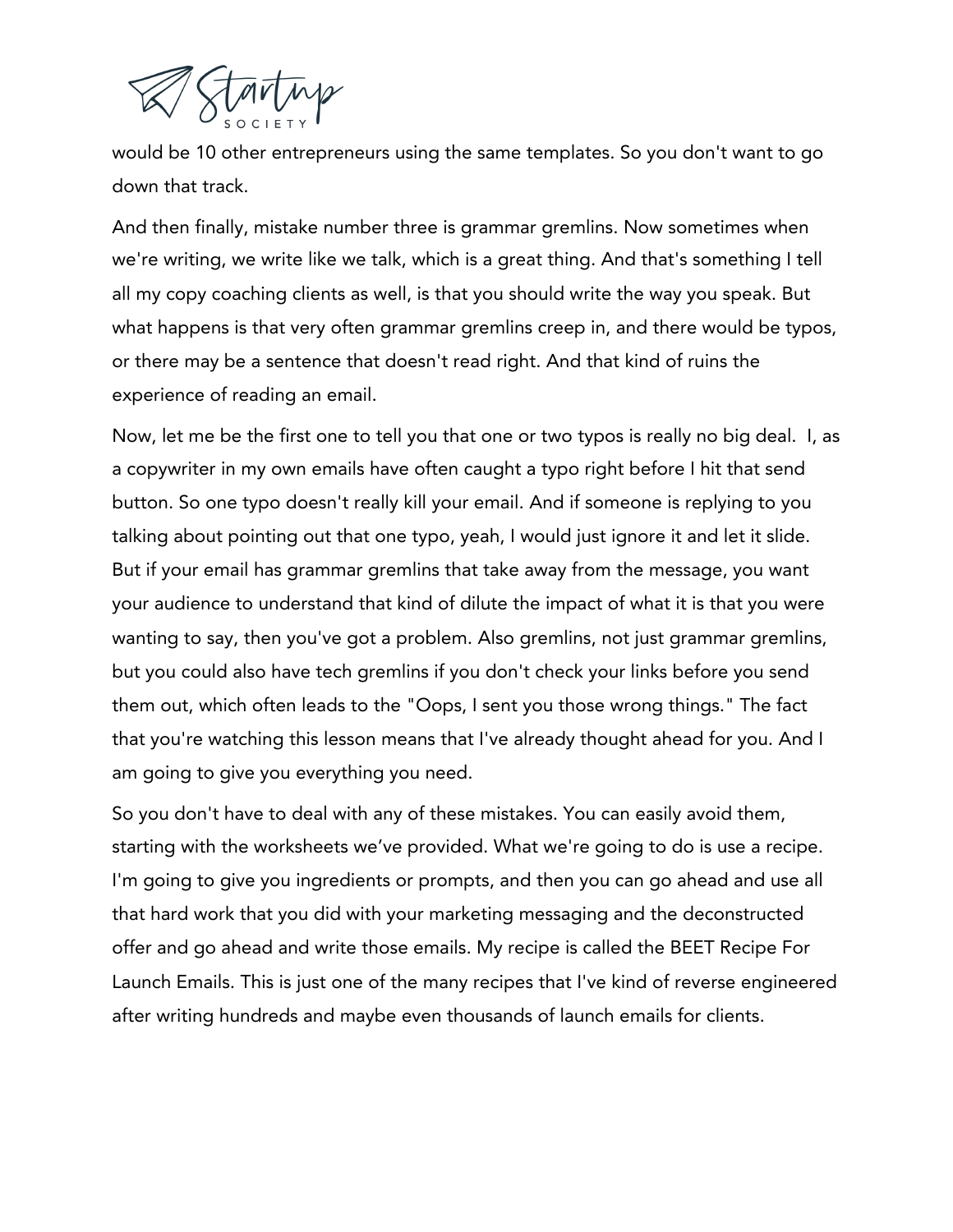

So the BEET recipe is really simple and it actually takes care of all the launch stages as well. You have B is for *build anticipation*, E is for *engage attention*. The second E is for empowered decision-making and the fourth, T is tell them why now.

The first stage, in fact, the build anticipation and the engage is the pre-launch stage. The engage attention is like the initial cart opening stage, the launch stage. The empowered decision making and tell them why now goes into the cart close stage.

So you've got four stages of launch and the beet recipe covers you for all of these stages. So with that, let's look at how you can get started with writing your emails for the first half of your launch, which is build anticipation and engage attention.

First step is *build anticipation*. Now this stage is super important because you want people to get really excited and feel really, really keen about what you're going to offer, with what you're going to open up. And the best way to do that is to use a persuasion mechanism that I call insight and curiosity. Make them feel really, really curious about what's coming.

The easiest way to write your build anticipation emails is to pull out your messaging worksheet, pull out your constructed offer, and then use the three B's for this particular email sequence. You would probably need like a couple of emails for this, depending on your launch timeline, maybe like one or two at the most. So, it's really fast and easy for you to knock these out. Now, when you're writing the anticipation emails, I've got what I call my three beet ingredients. So let me walk you through those.

The first is backstory. You can build anticipation by sharing your backstory around why you're doing what you're doing, why you're creating this particular product, or what's the backstory behind this program. For instance, if you're a fitness coach, your backstory could talk about your own health struggles or your battle with maybe an eating disorder. It depends on how real and vulnerable and what is in your backstory that's actually encouraging you to go ahead and create this program.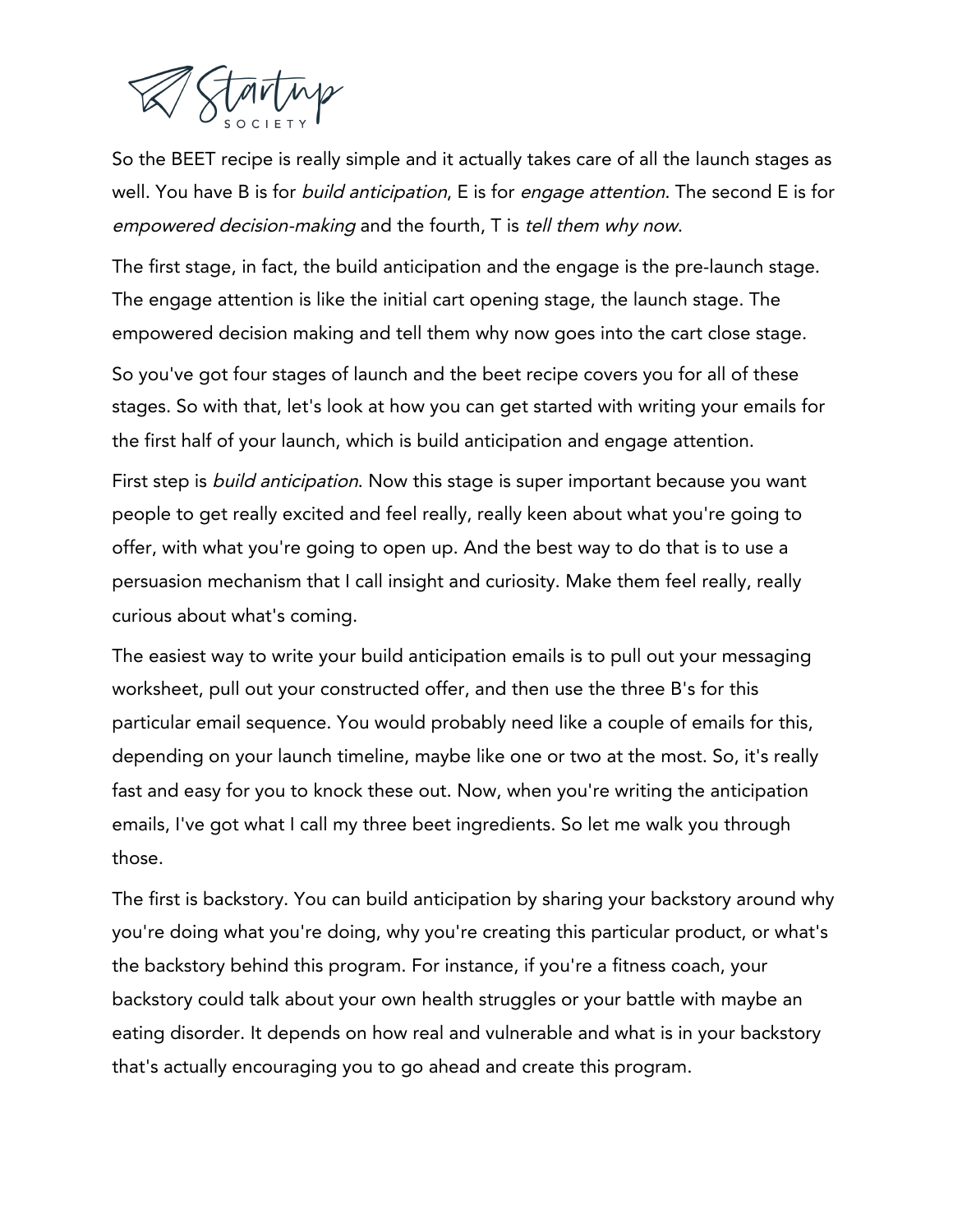

The second B for building anticipation is behind the scenes. So let's say maybe you don't feel comfortable sharing a backstory, or maybe you don't have a really strong or you feel like your backstory is too personal for you. There's been a lot of instances where course creators have said like, "I'm not very comfortable sharing this because other people are involved and I don't want to hurt them." And in that case, can you share a behind the scenes? So you can build anticipation by maybe recording yourself, working on your course content or putting your worksheets together and then put it in an email and send it to your list and say, "Hey, guess what? I've got a sneak peek for you. Here's what I'm working on." And you could have cool gifs. The point is that you take them with you. You show them that sneak peek. You show them that behind the scenes, you show them the what's going on. So that makes curiosity come a lot.

The third B for building anticipation is burning pain. And this is where that messaging worksheet that you'd started working on where you talked about what are the struggles your audience is going through, go through that, pick out the pain that you feel is causing them the most amount of grief right now. It's like making them yell, stay sleepless, and just kind of got them all anxious, that burning pain. That is why you're creating this course. So these are your prompts. Burning pain behind the scenes and backstory. You have the option of choosing either one of these or going ahead, and maybe combining the two, maybe you could share a bit of your backstory and then also share some behind the scenes look in an email.

That's the beauty of working with a recipe and not a tablet. You have the ability to go ahead and mix up those ingredients to create a dish that will taste really good, but it's going to be totally your own. So that's for the bill anticipation stage.

Now let's look at the next stage, which is engaged attention. This is right at the Cart Open stage. And it's where the excitement levels are naturally higher, especially if you've built anticipation in the previous pre-launch stage. So for engaging attention, it's really, really easy for you to write these emails. Because again, you have the groundwork. You know what your offer is, you know what the bonuses are, you know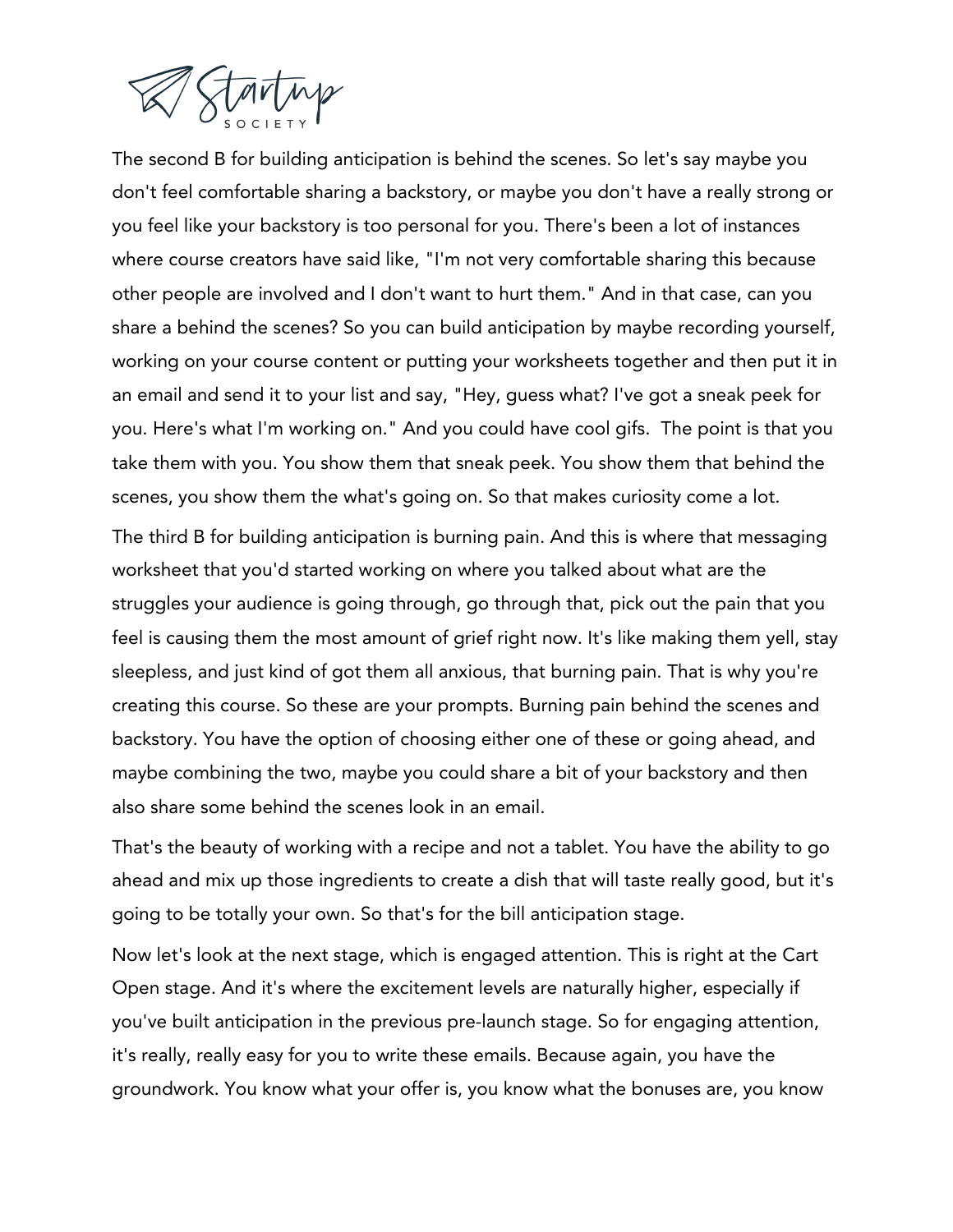

why the modules are important. You know why your audience needs this so all now you need to do is take those ingredients and turn them into engage attention emails. Now, let me give you again three basic, really, really powerful prompts that you can use to go ahead and write these emails. I use the term parse these. I like making up nice names so it's easy for you to remember. The first email that will go out would be a pitch email. Now this has got to be probably the easiest email for you to write, because you already have a lot of the information. It'll be really easy again for you to be naturally excited about it, because you're announcing that your course, your program is open, or if you're selling the service, you're now taking on clients and that excitement needs to translate into the emails you write. So the pitch email is essentially the email where you would go ahead and talk about what it is that you are selling.

This is also called the offer email or the main sales email, or the cart open email, call it whatever you want, but here's what you need to include in it. You need to talk about what is the offer? Why is this such a big deal? What's included in it? Why does it matter to your audience? Maybe you've got limited spots. Maybe you've got limited time. Maybe you've got limited time bonuses, whatever is the urgency factor you need to highlight that. That's your pitch email. And then you encourage them to go ahead and check out the sales page. The next ingredient that you would want to include in the engage attention emails will be the answers. So this is your very popular, frequently asked questions email. Now, this is super important because this is an email that a lot of course creators I've personally seen who I follow that do a really bad job of it.

So your frequently asked questions are actually really powerful when it comes to removing resistance. So you need to be really, really strategic about how you use it. Now, look at your messaging worksheet. Go through the question where you answered what are some of the hesitations your audience may have about the offer. This is your chance to remove those hesitations. Turn those hesitations into questions.